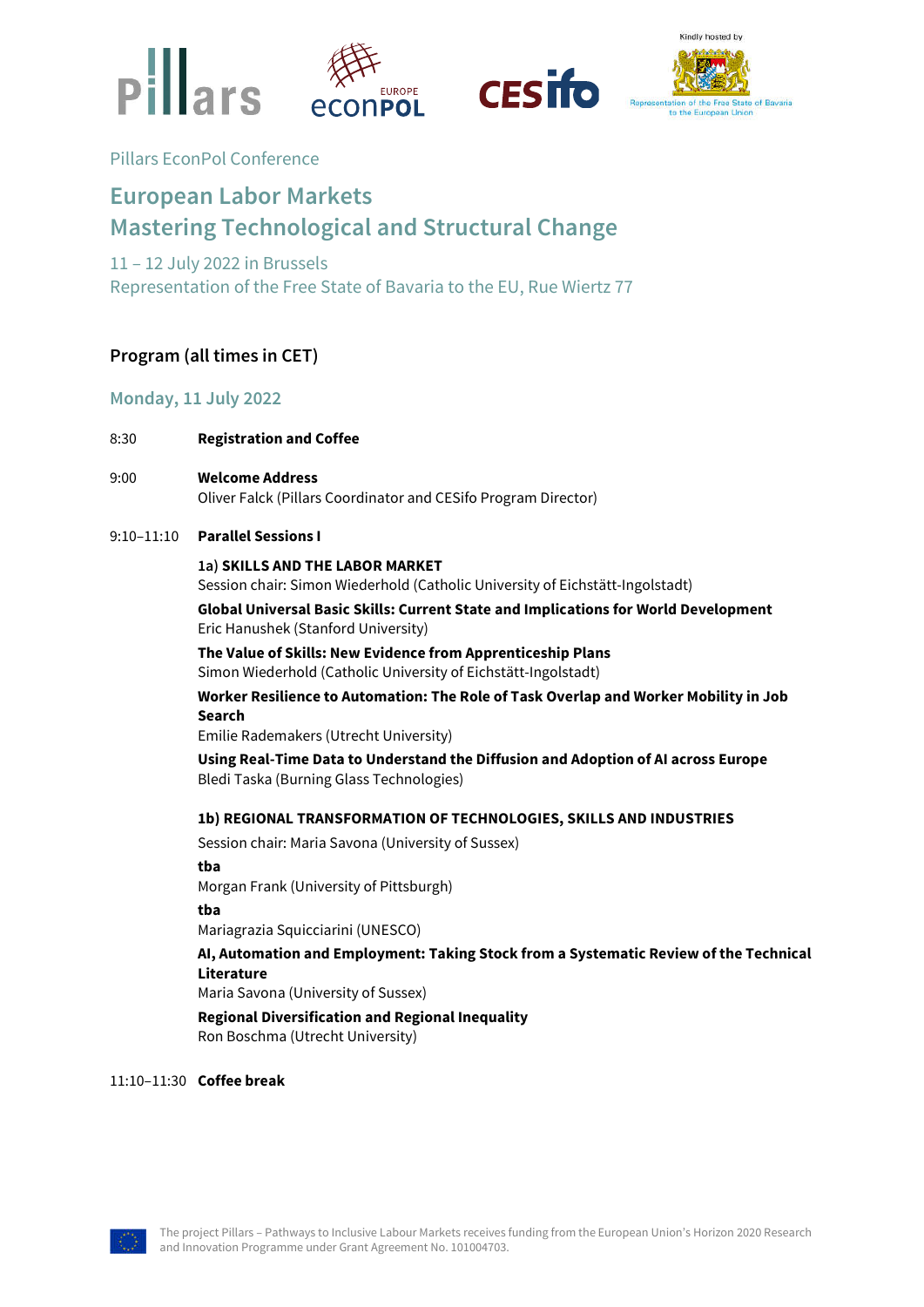





# 11:30–13:00 **Parallel Sessions II**

### **2a) RESEARCH WITH TASK DATA FROM DIFFERENT COUNTRIES**

Session chair: Oliver Falck (ifo Institute for Economic Research, Munich)

# **Jobs and Technology in Uruguay in the Context of the Pandemic: Preliminary Results from Social Security Data and the O\*NET Survey**

Alvaro Lalanne (UN ECLAC - Economic Commission for Latin America and the Caribbean and Universidad de Montevideo)

# **The Professional Lens: What Online Job Advertisements Can Say About Occupational Task Profiles**

Matteo Sostero (EU Joint Research Centre, Brussels)

# **The European Union's Emissions Trading System and its Effects on Individual Employment Biographies**

Florian Lehmer (Institute for Employment Research (IAB), Occupations in the Transformation, Nürnberg)

# **2b) TECHNOLOGY, FIRMS AND WORKERS: IMPLICATIONS FOR THE FUTURE OF WORK IN EUROPE**

Session chair: Tommaso Ciarli (UNU-MERIT, United Nations University and SPRU, University of Sussex Business School)

### **tba**

Rafael De Hoyos (World Bank)

**Vocational education and the changing labor market in Europe** Iván Torre (World Bank)

#### **tba**

Nicolo Dalvit/Leo Iacovone (World Bank)

#### 13:00–14:00 **Lunch**

14:00–16:00 **Parallel Sessions III**

# **3a) MIGRATION AND TECHNOLOGICAL CHANGE**

Session chair: Panu Poutvaara (ifo Institute for Economic Research, Munich)

#### **tba**

Ernest Miguelez (Université de Bordeaux, CNRS)

**Robots, AI and Immigration - A Race for Talent or of Displaced Workers** Britta Rude (ifo Institute for Economic Research, Munich)

**Mobile Internet Access and the Desire to Emigrate** Joop Adema (ifo Institute for Economic Research, Munich)

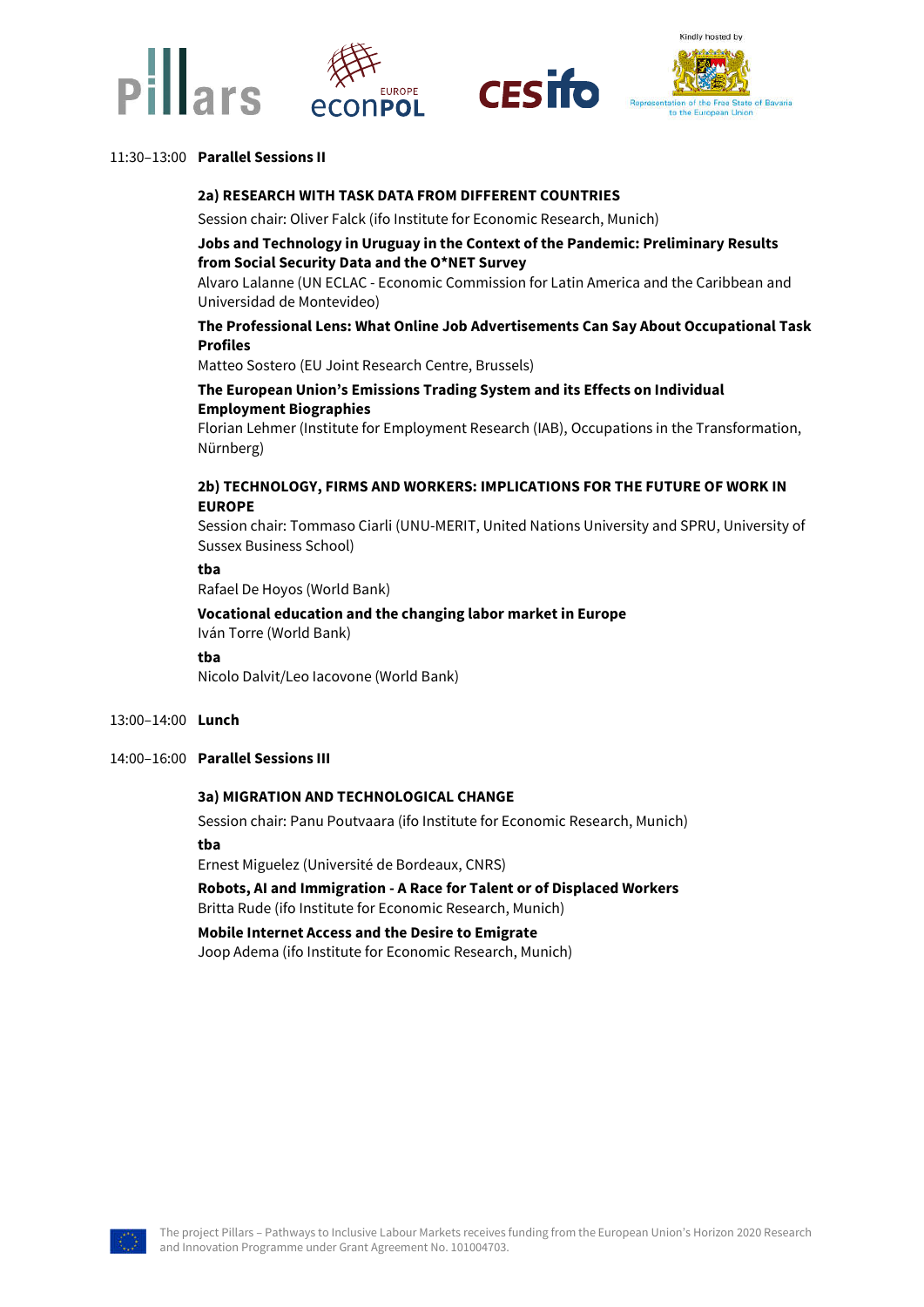

# **3b) ESTIMATING INDUSTRY AND OCCUPATION EXPOSURE TO EMERGING AUTOMATION TECHNOLOGIES**

Session chair: Tommaso Ciarli (UNU-MERIT, United Nations University and SPRU, University of Sussex Business School)

**AI Adoption in America: Who, What, and Where** Kristina McElheran (University of Toronto)

**Efforts to Improve Labour Market Information in the UK** Cath Sleeman (Nesta, UK)

**Labour Saving Automation: A Direct Measure of Occupational Exposure** Jacopo Staccioli (Università Cattolica del Sacro Cuore, Milano)

**Industry Exposure to Emerging Automation Technologies** Ekaterina Prytkova (University of Sussex)

# 16:00–16:30 **Coffee break**

#### 16:30–18:30 **Parallel Sessions IV**

# **4a) INTERNATIONAL TRADE AND ROBOTIZATION ALONG THE VALUE CHAIN**

Session chair: Lisandra Flach (ifo Institute for Economic Research, Munich)

**tba**

Jens Südekum (Heinrich-Heine-University, Düsseldorf)

**Robotizing to Compete: Evidence from the Eastern European Enlargement** Lisandra Flach (ifo Institute for Economic Research, Munich)

**Automation, GVCs and Functional Specialization** Ariell Reshef (CNRS - Centre National de la Recherche Scientifique, Paris)

**North-South Trade: The Impact of Robotization** Isabella Gourevich (ifo Institute for Economic Research, Munich)

#### **4b) PREDICTING THE LABOR MARKET WITH INTERNET DATA**

Session chair: Oliver Falck (ifo Institute for Economic Research, Munich)

# **Offshoring and the Demand for Skills**

Hani Mansour (University of Colorado Denver)

#### **LinkedIn's Global Green Skills Report**

Séin Ó Muineacháin (Economic Graph Research and Insights at LinkedIn, Dublin)

**What 100 Terabytes of Public Data Has to Say About Attrition**

Ben Zweig (Revelio Labs, New York)

# **The Covid-19 Shock and the Future of Working from Home: Evidence from Job Vacancy Postings in Germany**

Christina Langer (Catholic University of Eichstätt-Ingolstadt)

### 19:00–19:30 **Advisory Board Meeting** (Pillars internal)

20:00 **Conference Dinner** (invited guests only)

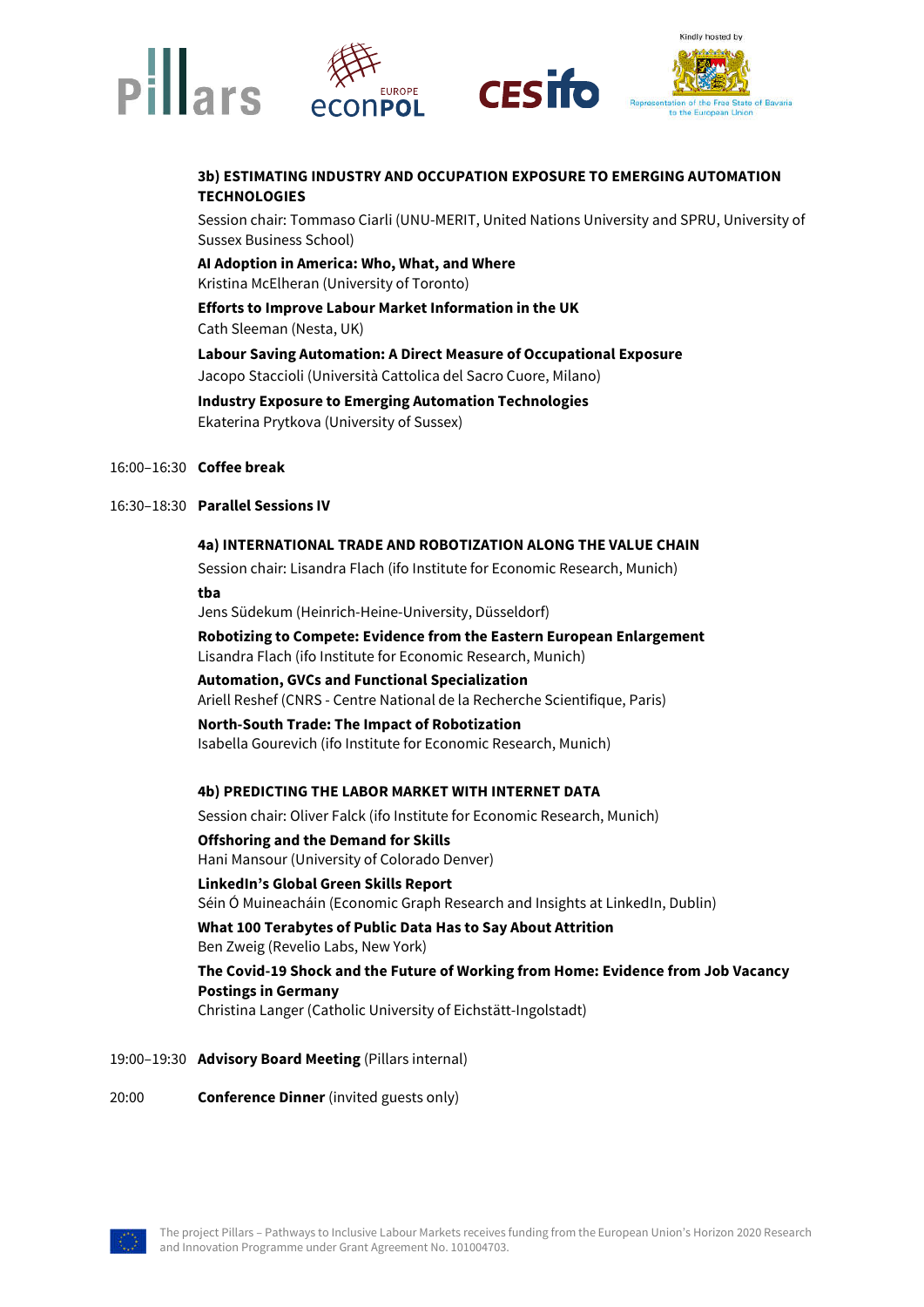





# **Tuesday, 12 July 2022**

- 9:00 **Registration and Coffee**
- 9:25 **Welcome Address**

Barbara Schretter (Director of the Representation of the Free State of Bavaria to the EU)

# 9:30–10:30 **IMPLICATIONS OF COMPETITION WITH EMERGING COUNTRIES FOR THE EUROPEAN LABOR MARKET WITH A SPECIAL FOCUS ON CHINA AND LATIN AMERICA**

Many emerging countries have quickly caught up to the world technology frontier over the past decades, often supported by an active industrial policy favoring national firms. Accordingly, these countries no longer supply only raw materials and low-tech intermediate goods, but have also become competitors to industrial countries in high-tech goods – especially in fastgrowing emerging economies. The last two years have also highlighted the fragility of global value chains. In this panel, we discuss which policies Europe should adopt and their possible consequences on European labor markets, as well as the externalities of such policies on emerging economies.

Moderator: Carolin Roth Panelists: Jens Südekum (Heinrich-Heine-University, Düsseldorf) Lisandra Flach (ifo Institute for Economic Research, Munich) Jose Porcile Meirelles (Economic Commission for Latin America and the Caribbean - ECLAC) Diane Coyle (University of Cambridge)

### 10:30–11:00 **Coffee break**

# 11:00–12:00 **Understanding and Improving the Impact of Automation Technology on Labor Markets: Panel Discussion and Presentation of EU-led Initiatives**

In 2019, the former European Commissioner for Employment, Social Affairs, Skills and Labor Mobility, Marianne Thyssen, remarked: "In a changing world of work, we cannot just expect people to get ready for and adapt to change. We, as policy-makers, must also adapt our social institutions, our rulebooks and education systems to support people, so that people can be confident about their future, and the future of their children, also in the new world of work." During this session we will showcase some examples of European initiatives that support the adaptation of institutions and policies to the new world of work, in a manner that is inclusive both for present and future labor.

Opening remark and moderation by Tatjana Guznajeva, Co-designing future policies for inclusive labour markets, Technopolis Group

## Panelists:

# **Strengthening the Europeans' Digital Skills to Improve their Inclusion in the Labour Market: What the EU does?**

Arthur Treguier (Arthur Treguier, Digital Economy, Recovery Plan and Skills Unit, DG CONNECT) **Foreseeing the Impact of Automation Technology on both the Current and the Future Labour Markets in Europe**

Frank Siebern Thomas (Head of Unit for Fair Green and Digital Transitions, DG EMPLOYMENT) **Preparedness of the Education System in View of the Technological Transformation-Investment Insights from the European Investment Bank – EIB** Martin Humburg, (Sector Economist, European Investment Bank)